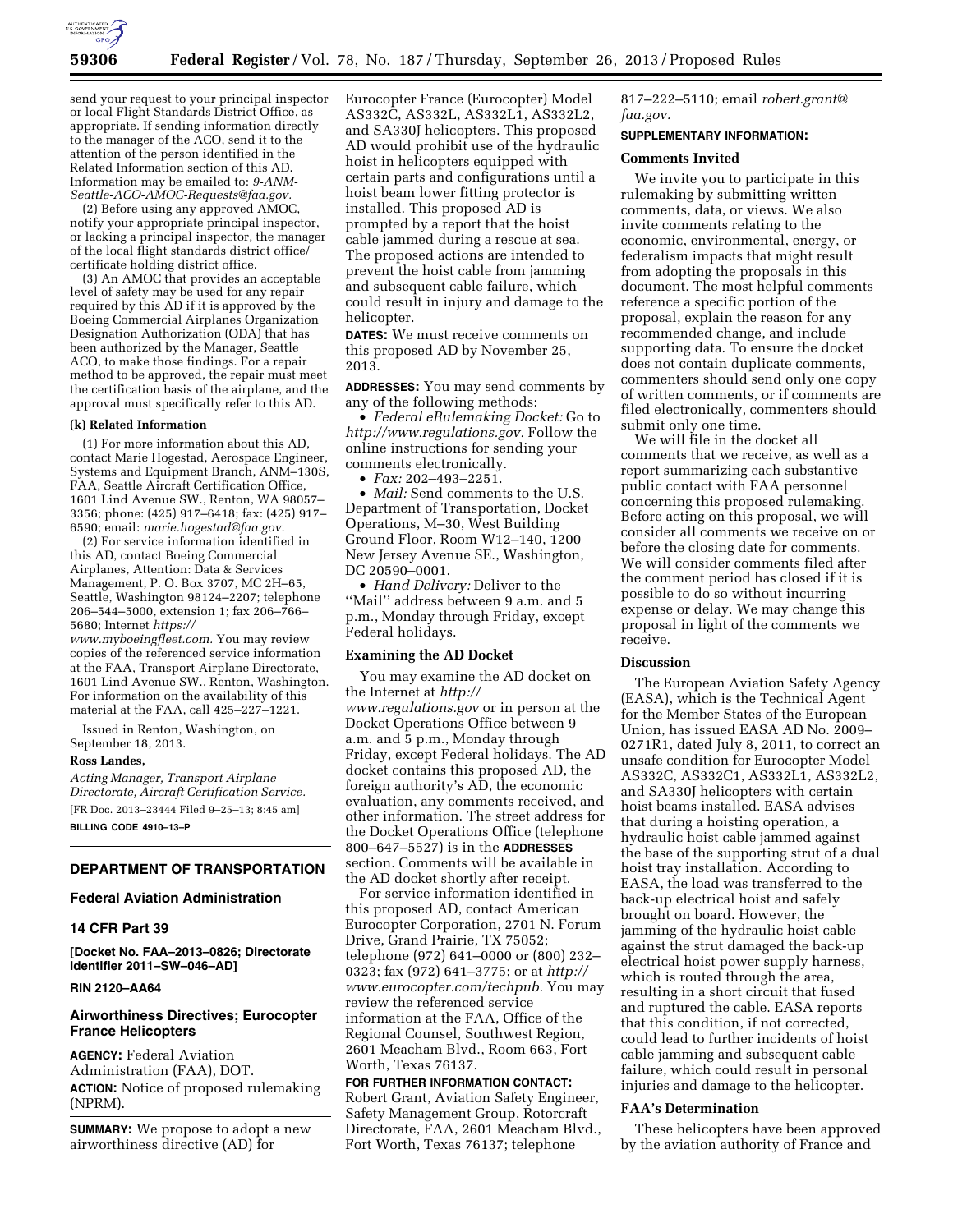are approved for operation in the United States. Pursuant to our bilateral agreement with France, EASA, its technical representative, has notified us of the unsafe condition described in its AD. We are proposing this AD because we evaluated all known relevant information and determined that an unsafe condition is likely to exist or develop on other products of the same type design.

## **Related Service Information**

Eurocopter has issued one Emergency Alert Service Bulletin (EASB), Revision 3, dated July 6, 2011, with three different numbers. EASB No. 25.02.08 is for civil and military Model AS332 series helicopters; EASB No. 25.01.29 is for military Model AS532-series helicopters; and EASB No. 25.39 is for civil and military Model SA330-series helicopters. The EASB originally provided instructions to prevent the main hydraulic hoist cable from becoming jammed and damaged in the fixed fitting of the hoist beam lower fitting. The revisions add further instructions and expand the effectivity to more helicopters and helicopter equipment configurations. The revisions also extend some compliance deadlines, and revise some instructions to account for improved installation procedures. After further investigation, the most recent revisions remove some helicopter models from the list of applicable helicopters.

## **Proposed AD Requirements**

This proposed AD would require installing a placard that prohibits raising or lowering the load in case of a cable jam. If the hoist control electrical harness is routed at the base of the hoist supporting strut, the proposed AD would require disabling the hoist pyrotechnic shear function and installing placards that state the hoist pyrotechnic shear function is disabled. The proposed AD would also require either installing a hoist beam lower fitting protector or installing placards that prohibit operating the hydraulic hoist.

## **Differences Between This Proposed AD and the EASA AD**

Our AD would differ from the EASA AD as follows:

The EASA AD requires certain actions before the next flight, while we would require the same actions before the next hoisting operation.

The EASA AD sets calendar dates that have passed for compliance, while we set compliance based on hours time-inservice.

The EASA AD misidentifies the Eurocopter SA330J service bulletin number and paragraph number in its required actions for Model SA330J helicopters. This proposed AD would require compliance with paragraph 2.B.4 of Eurocopter Emergency Alert Service Bulletin No. 25.39, Revision 3, dated July 5, 2011.

## **Costs of Compliance**

We estimate that this proposed AD would affect 20 helicopters of U.S. Registry and that work hours would average \$85 an hour. Based on these estimates, we would expect the following costs:

• The cost for installing and removing placards is minimal.

• Disabling the hoist pyrotechnic shear function would require 1 workhour and no parts would be needed for a cost of \$85 per helicopter, \$1,700 for the U.S. fleet.

• Installation of the hoist beam lower fitting protector for Model AS332 helicopters without a right hand (RH) sliding door and without a short footstep would require 6 work-hours for a labor cost of \$510 per helicopter. Parts would cost \$4,760 for a total cost of \$5,270 per helicopter.

• Installation of the hoist beam lower fitting protector and short footstep with lower side protector for Model AS332 helicopters without a RH sliding door and with a short footstep would require 12 work-hours for a labor cost of \$1020 per helicopter. Parts would cost \$26,891 for a total cost of \$27,401 per helicopter.

• Installation of the hoist beam protector for Model AS332 helicopters with a RH sliding door would require 3 work-hours for a labor cost of \$255 per helicopter. Parts would cost \$20,858 for a total cost of \$21,113 per helicopter.

• Installation of the hoist beam protector for Model SA330J helicopters would require 3 work-hours for a labor cost of \$255 per helicopter. Parts would cost \$4,774 for a total cost of \$5,029 per helicopter.

Enabling the hoist pyrotechnic shear function would require 1 work-hour and no parts would be needed for a cost of \$85 per helicopter.

### **Authority for This Rulemaking**

Title 49 of the United States Code specifies the FAA's authority to issue rules on aviation safety. Subtitle I, section 106, describes the authority of the FAA Administrator. ''Subtitle VII: Aviation Programs,'' describes in more detail the scope of the Agency's authority.

We are issuing this rulemaking under the authority described in ''Subtitle VII, Part A, Subpart III, Section 44701:

General requirements.'' Under that section, Congress charges the FAA with promoting safe flight of civil aircraft in air commerce by prescribing regulations for practices, methods, and procedures the Administrator finds necessary for safety in air commerce. This regulation is within the scope of that authority because it addresses an unsafe condition that is likely to exist or develop on products identified in this rulemaking action.

#### **Regulatory Findings**

We determined that this proposed AD would not have federalism implications under Executive Order 13132. This proposed AD would not have a substantial direct effect on the States, on the relationship between the national Government and the States, or on the distribution of power and responsibilities among the various levels of government.

For the reasons discussed, I certify this proposed regulation:

1. Is not a ''significant regulatory action'' under Executive Order 12866;

2. Is not a ''significant rule'' under the DOT Regulatory Policies and Procedures (44 FR 11034, February 26, 1979);

3. Will not affect intrastate aviation in Alaska to the extent that it justifies making a regulatory distinction; and

4. Will not have a significant economic impact, positive or negative, on a substantial number of small entities under the criteria of the Regulatory Flexibility Act.

We prepared an economic evaluation of the estimated costs to comply with this proposed AD and placed it in the AD docket.

## **List of Subjects in 14 CFR Part 39**

Air transportation, Aircraft, Aviation safety, Incorporation by reference, Safety.

## **The Proposed Amendment**

Accordingly, under the authority delegated to me by the Administrator, the FAA proposes to amend 14 CFR part 39 as follows:

# **PART 39—AIRWORTHINESS DIRECTIVES**

■ 1. The authority citation for part 39 continues to read as follows:

**Authority:** 49 U.S.C. 106(g), 40113, 44701.

#### **§ 39.13 [Amended]**

■ 2. The FAA amends § 39.13 by adding the following new airworthiness directive (AD):

**Eurocopter France (Eurocopter):** Docket No. FAA–2013–0826; Directorate Identifier 2011–SW–046–AD.